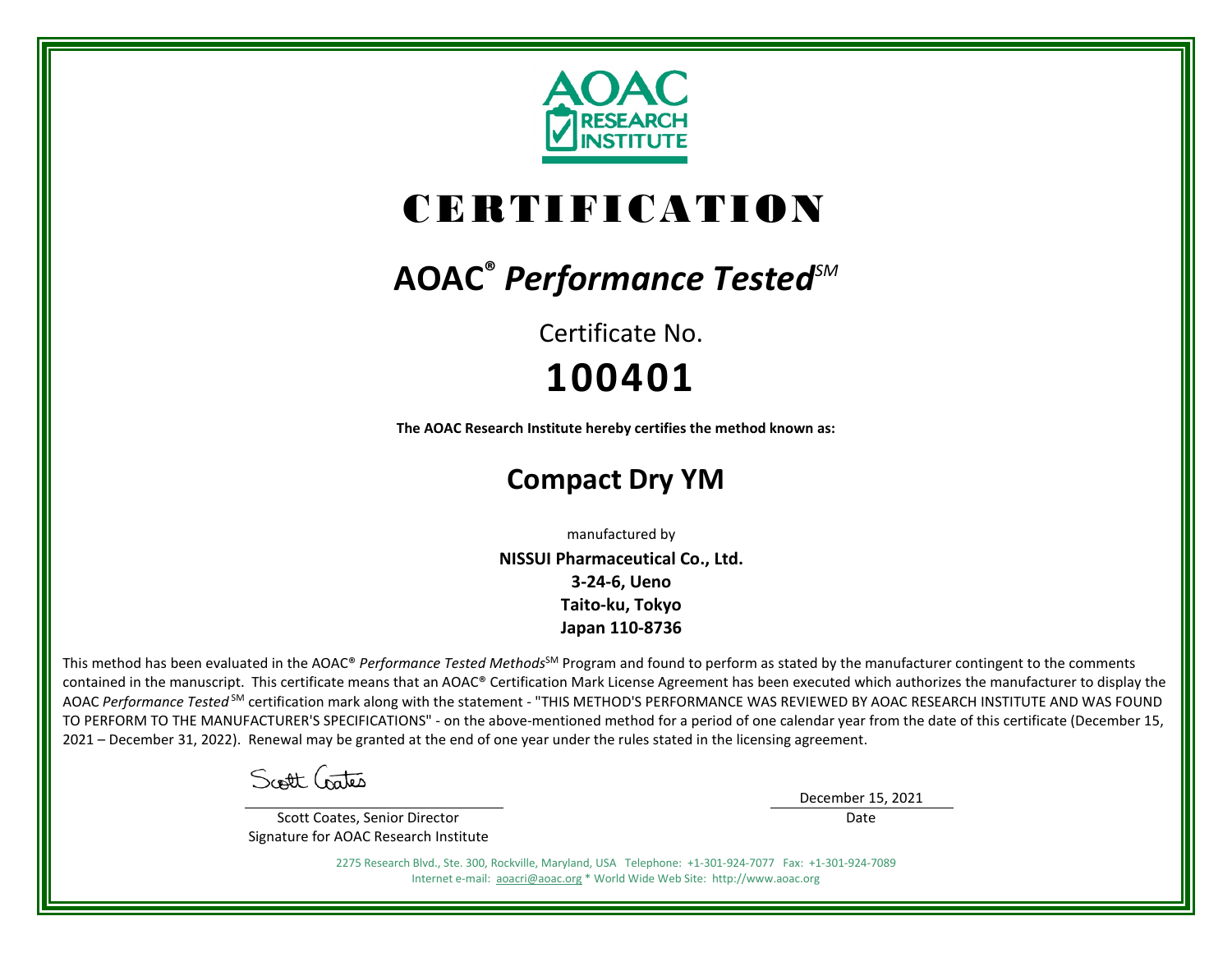| <b>METHOD AUTHORS</b><br><b>Nelson</b>                                                                                                                                             | Original Validation: NISSUI PHARMACEUTICAL CO., LTD.<br>Modification November 2015: Shingo Mizuochi and Maria                                                                                                                                                                                                                               | <b>SUBMITTING COMPANY</b><br>NISSUI PHARMACEUTICAL CO., LTD.<br>2-11-1, Sugamo, Toshima-Ku<br>Tokyo 170-0002<br>Japan                                                                                                                                                                                                                                                                                                                                                                                                                                                                                      | <b>CURRENT COMPANY ADDRESS</b><br>NISSUI Pharmaceutical Co., Ltd.<br>3-24-6, Ueno<br>Taito-ku, Tokyo<br>Japan 110-8736 |  |  |  |
|------------------------------------------------------------------------------------------------------------------------------------------------------------------------------------|---------------------------------------------------------------------------------------------------------------------------------------------------------------------------------------------------------------------------------------------------------------------------------------------------------------------------------------------|------------------------------------------------------------------------------------------------------------------------------------------------------------------------------------------------------------------------------------------------------------------------------------------------------------------------------------------------------------------------------------------------------------------------------------------------------------------------------------------------------------------------------------------------------------------------------------------------------------|------------------------------------------------------------------------------------------------------------------------|--|--|--|
|                                                                                                                                                                                    |                                                                                                                                                                                                                                                                                                                                             |                                                                                                                                                                                                                                                                                                                                                                                                                                                                                                                                                                                                            |                                                                                                                        |  |  |  |
| <b>METHOD NAME(S)</b><br>Compact Dry YM                                                                                                                                            |                                                                                                                                                                                                                                                                                                                                             | <b>CATALOG NUMBERS</b><br>06746, 06747                                                                                                                                                                                                                                                                                                                                                                                                                                                                                                                                                                     |                                                                                                                        |  |  |  |
|                                                                                                                                                                                    |                                                                                                                                                                                                                                                                                                                                             |                                                                                                                                                                                                                                                                                                                                                                                                                                                                                                                                                                                                            |                                                                                                                        |  |  |  |
| <b>INDEPENDENT</b><br><b>LABORATORY</b><br><b>Original Validation</b><br>Japan Food<br>Research<br>Laboratories<br>52-1, Motoyoyogi-<br>cho, Shibuya-ku<br>Tokyo 151-0062<br>Japan | <b>November 2015 Modification</b><br>Campden BRI<br><b>Station Road</b><br>Chipping Campden<br>Gloucerstershire, GL55 6LD UK                                                                                                                                                                                                                | <b>AOAC EXPERTS AND PEER REVIEWERS</b><br>Original Validation: Wallace Andrews <sup>1</sup> , Edward Richter <sup>2</sup> , Roy Betts <sup>3</sup><br><sup>1</sup> Retired USDA FDA CFSAN, College Park, MD, USA<br><sup>2</sup> Richter International, Columbus, OH, USA<br><sup>3</sup> Campden, UK<br>November 2015 Modification: Yi Chen <sup>4</sup> , Yvonne Salfinger <sup>5</sup> , Maria Cristina<br>Fernandez <sup>6</sup><br><sup>4</sup> USDA FDA CFSAN, College Park, MD, USA<br><sup>5</sup> Consultant, Denver, CO, USA<br><sup>6</sup> University of Buenos Aires, Buenos Aires, Argentina |                                                                                                                        |  |  |  |
|                                                                                                                                                                                    |                                                                                                                                                                                                                                                                                                                                             |                                                                                                                                                                                                                                                                                                                                                                                                                                                                                                                                                                                                            |                                                                                                                        |  |  |  |
| <b>APPLICABILITY OF METHOD</b><br>Target organism - Yeast and mold                                                                                                                 | Matrixes - (USDA BAM) - fresh apples, frozen blueberries, orange<br>juice, dried banana chips, & fresh grapefruit                                                                                                                                                                                                                           | <b>REFERENCE METHODS</b><br>Original Validation: U.S. Food and Drug Administration (2001)<br>Bacteriological Analytical Manual, 8th Ed., Rev. A, AOAC INTERNATIONAL,<br>Gaithersburg, MD (2)                                                                                                                                                                                                                                                                                                                                                                                                               |                                                                                                                        |  |  |  |
| sliced white bread, mayonnaise.                                                                                                                                                    | November 2015 Modification - ISO 21527-1:2008, 10 g samples -<br>cooked deli turkey, fresh whole tomatoes, cheese (Wensleydale),                                                                                                                                                                                                            | November 2015 Modification: ISO 21527-1:2008, Microbiology of food and<br>animal feeding stuffs -- Horizontal method for the enumeration of yeasts<br>and moulds - Part 1: Colony count technique in products with water activity<br>greater than 0.95 (4)                                                                                                                                                                                                                                                                                                                                                 |                                                                                                                        |  |  |  |
|                                                                                                                                                                                    | Performance claims - This is a report for Compact Dry YM according<br>to protocol instructed by AOAC RI on August 22, 2003 for matrixes of<br>fruit. The internal and independent validation studies compared the<br>analytical results of the Compact Dry YM Method for enumeration of<br>yeasts and molds to the FDA BAM Method in fruit. |                                                                                                                                                                                                                                                                                                                                                                                                                                                                                                                                                                                                            |                                                                                                                        |  |  |  |
|                                                                                                                                                                                    |                                                                                                                                                                                                                                                                                                                                             |                                                                                                                                                                                                                                                                                                                                                                                                                                                                                                                                                                                                            |                                                                                                                        |  |  |  |

| <b>ORIGINAL CERTIFICATION DATE</b>                                                               | <b>CERTIFICATION RENEWAL RECORD</b>                                                  |
|--------------------------------------------------------------------------------------------------|--------------------------------------------------------------------------------------|
| October 14, 2004                                                                                 | Renewed annually through December 2022.                                              |
|                                                                                                  |                                                                                      |
| <b>METHOD MODIFICATION RECORD</b>                                                                | <b>SUMMARY OF MODIFICATION</b>                                                       |
| November 2015 Level 2                                                                            | <b>Matrix Extension approval.</b><br>1.                                              |
| 2.<br>December 2018 Level 1                                                                      | Corporate address change.<br>2.                                                      |
|                                                                                                  |                                                                                      |
| Under this AOAC <sup>®</sup> Performance Tested <sup>SM</sup> License Number, 100401 this method | Under this AOAC® Performance Tested <sup>5M</sup> License Number, 100401 this method |
| is distributed by:                                                                               | is distributed as:                                                                   |
| <b>Hardy Diagnostics</b><br>1.                                                                   | <b>Compact Dry YM</b><br>1.                                                          |
| <b>R-Biopharm AG</b><br>2.                                                                       | <b>Compact Dry YM</b>                                                                |
|                                                                                                  |                                                                                      |

### **PRINCIPLE OF THE METHOD (1)**

The test method is enumeration of yeasts and molds in food (fruit).

## **DISCUSSION OF THE VALIDATION STUDY (1)**

In this AOAC Performance Tested Method<sup>sm</sup> Internal Laboratory Validation Study, the Compact Dry YM was compared to the BAM method for enumeration of yeast and mold. As evidenced by attached data of 5 replicates for 3 levels of 5 kinds of fruit (fresh apples, frozen blueberries, orange juice, dried banana chips, and fresh grapefruit; in total n=75) through internal and independent validation study,  $r^2$  as correlation coefficient for both methods was 0.9856 that indicates good correlation in the figure below (Fig.6). Confidence in the data between the three levels is observed when the mean of each of the three groups is plotted and the slope is calculated. The slope is meant very close to 1.0. Taniwaki et al. (4) compared with the dichloran rose bengal chloramphenicol (DRBC), SimPlate and Petrifilm techniques for yeast and mold enumeration in 14 foods (orange juice, corn meal etc.). In this study, correlation coefficients of DRBC versus SimPlate and Petrifilm for recovering total yeast and mold counts from the composite of 14 foods were 0.6793 and 0.9299, respectively.

For detection of yeasts and molds for fresh apple, the mean for BAM method was higher than that for Compact Dry YM method at the low, medium and high levels of contamination. The one-way ANOVA of the both methods was no significant different.

For detection of yeasts and molds for orange juice, the mean for BAM method was higher than that for Compact Dry YM method at the low, medium and high levels of contamination. The one-way ANOVA of the both methods was no significant different.

For detection of yeasts and molds for frozen blueberries, the mean for BAM method was higher than that for Compact Dry YM method at the low and medium levels of contamination. But the mean for BAM method was lower than that for Compact Dry YM method at the high level of contamination. The one way ANOVA of the both methods was no significant different.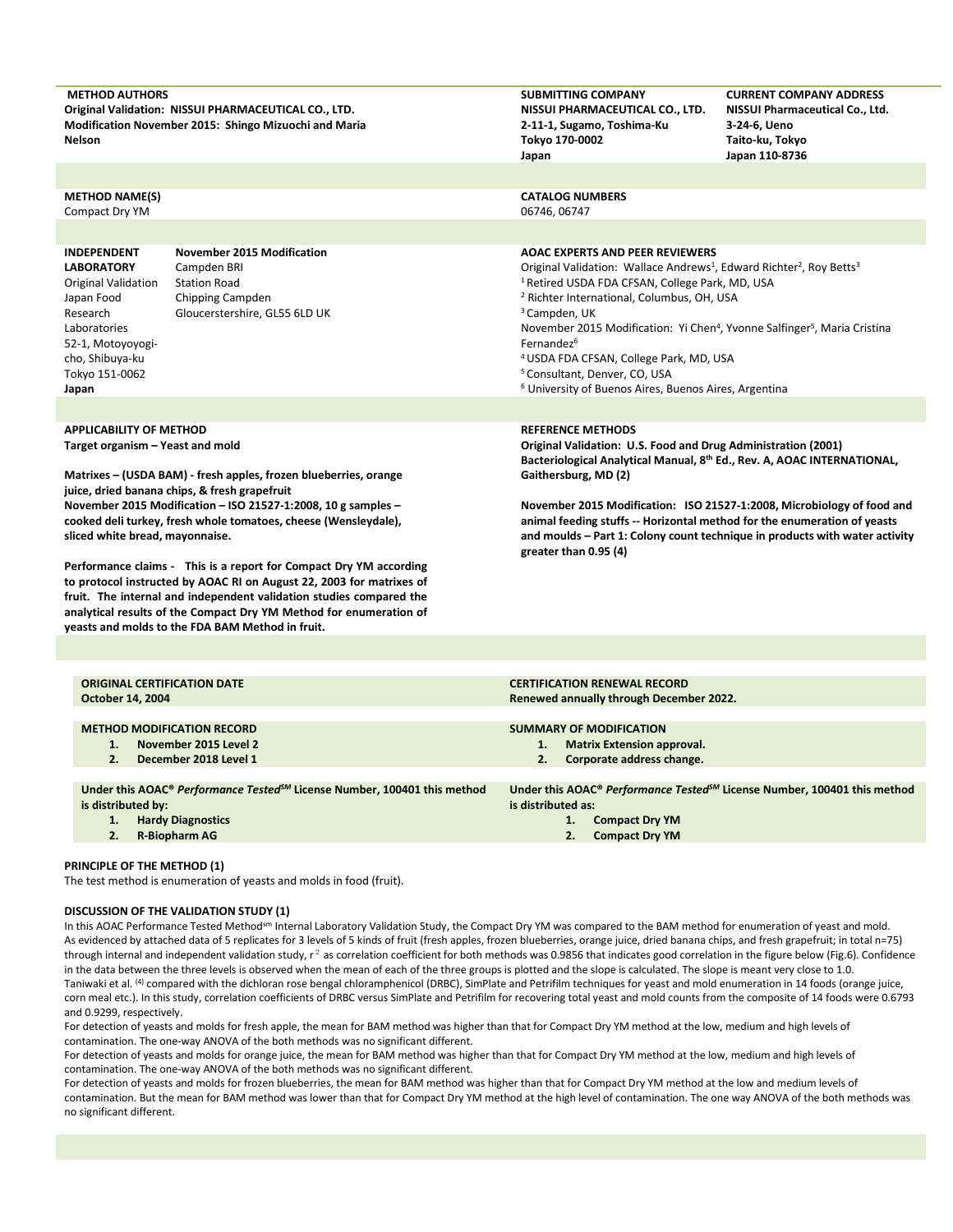#### **DISCUSSION OF THE VALIDATION STUDY Cont. (1)**

For detection of yeasts and molds for dried banana chips, the mean for BAM method was higher than that for Compact Dry YM method at the low and medium levels of contamination. But the mean for BAM method was lower than that for Compact Dry YM method at the high level of contamination. The one way ANOVA of the both methods was no significant different.

Growth area of Compact Dry YM (diameter of 5 cm) for yeast and mold is smaller than that of petri dish (diameter of 9 cm). The Japan Food Research Laboratories carried out the independent validation study indicate that the counting of yeast colonies for the Compact Dry YM method was difficult, especially at the medium and high levels of contamination. Growth of a large mold colony sometimes overlap each other within growth area, it is necessary to careful to count of the colony at regular intervals in this case for Compact Dry YM.

The Compact Dry YM would also bring advantages in easy to use, saving the preparation time above the agar media, reduced storage space, waste disposal and required incubator space <sup>(5)</sup>. The long shelf life of the product also has benefits compared to ready prepared agar, which has a limited shelf life and therefore requires more logistical planning.

Overall, the Compact Dry YM would be a very quick and easy screening

method for the enumeration of yeast and mold in fruit.

| Table 2 Compact Dry YM Inclusivity Study (Yeasts and Molds) (1) |                |                |          |  |  |  |  |  |  |
|-----------------------------------------------------------------|----------------|----------------|----------|--|--|--|--|--|--|
| Strain                                                          | Test number    | Color reaction | Negative |  |  |  |  |  |  |
| Candida albicans                                                | 6              | B/LB           |          |  |  |  |  |  |  |
| Candida tropicalis                                              | 5              | B/G            |          |  |  |  |  |  |  |
| Candida glabrata                                                | $\overline{2}$ | B              |          |  |  |  |  |  |  |
| Candida krusei                                                  | 5              | B              |          |  |  |  |  |  |  |
| Debaryomyces polymorphus                                        | 2              | B/G            |          |  |  |  |  |  |  |
| Pichia fermentans                                               | 2              | B              |          |  |  |  |  |  |  |
| Rhodotorula glutinis                                            | 2              | B              |          |  |  |  |  |  |  |
| Rhodotorula mucilaginosa                                        | $\overline{2}$ | B              |          |  |  |  |  |  |  |
| Saccharomyces                                                   | 1              | LG             |          |  |  |  |  |  |  |
| Torulaspora delbrueckii                                         | 2              | LG/G           |          |  |  |  |  |  |  |
| Zygosaccharomyces rouxii                                        | $\overline{2}$ | LB/B           |          |  |  |  |  |  |  |
| Aspergillus clavatus                                            | $\overline{2}$ | <b>WB</b>      |          |  |  |  |  |  |  |
| Aspergillus nidulans                                            | $\mathbf{1}$   | <b>BrG</b>     |          |  |  |  |  |  |  |
| Aspergillus niger                                               | $\mathbf{1}$   | BI             |          |  |  |  |  |  |  |
| Aspergillus oryzae                                              | $\overline{2}$ | BrB/W          |          |  |  |  |  |  |  |
| Aspergillus parasiticus                                         | $\overline{2}$ | <b>BrB</b>     |          |  |  |  |  |  |  |
| Cladosporium cladosporioides                                    | $\overline{2}$ | BI             |          |  |  |  |  |  |  |
| Cladosporium herbarum                                           | $\overline{2}$ | <b>BIB</b>     |          |  |  |  |  |  |  |
| Eurotium repens                                                 | 2              | <b>WB</b>      |          |  |  |  |  |  |  |
| Fusarium oxysporum                                              | 2              | <b>WB</b>      |          |  |  |  |  |  |  |
| Goetrichum candidum                                             | 2              | <b>WB</b>      |          |  |  |  |  |  |  |
| Monascus purpureus                                              | 1              | OB             |          |  |  |  |  |  |  |
| Penicillium italicum                                            | $\mathbf{1}$   | <b>YBrW</b>    |          |  |  |  |  |  |  |
| Penicillium roquefortii                                         | 1              | <b>WB</b>      |          |  |  |  |  |  |  |
| Rhizopus stolonifer                                             | 2              | <b>WB</b>      |          |  |  |  |  |  |  |
| Trichoderma viride                                              | 2              | <b>WB</b>      |          |  |  |  |  |  |  |
| Trichothecium roseum                                            | $\overline{2}$ | WB/WBO         |          |  |  |  |  |  |  |
| Verticillium dahliae                                            | $\overline{2}$ | <b>WB</b>      |          |  |  |  |  |  |  |
|                                                                 | 60             |                |          |  |  |  |  |  |  |

B:Blue , W:White, G:Green, Br:Brown, Bl:Black, Y:Yellow, O:Orange, L:Light color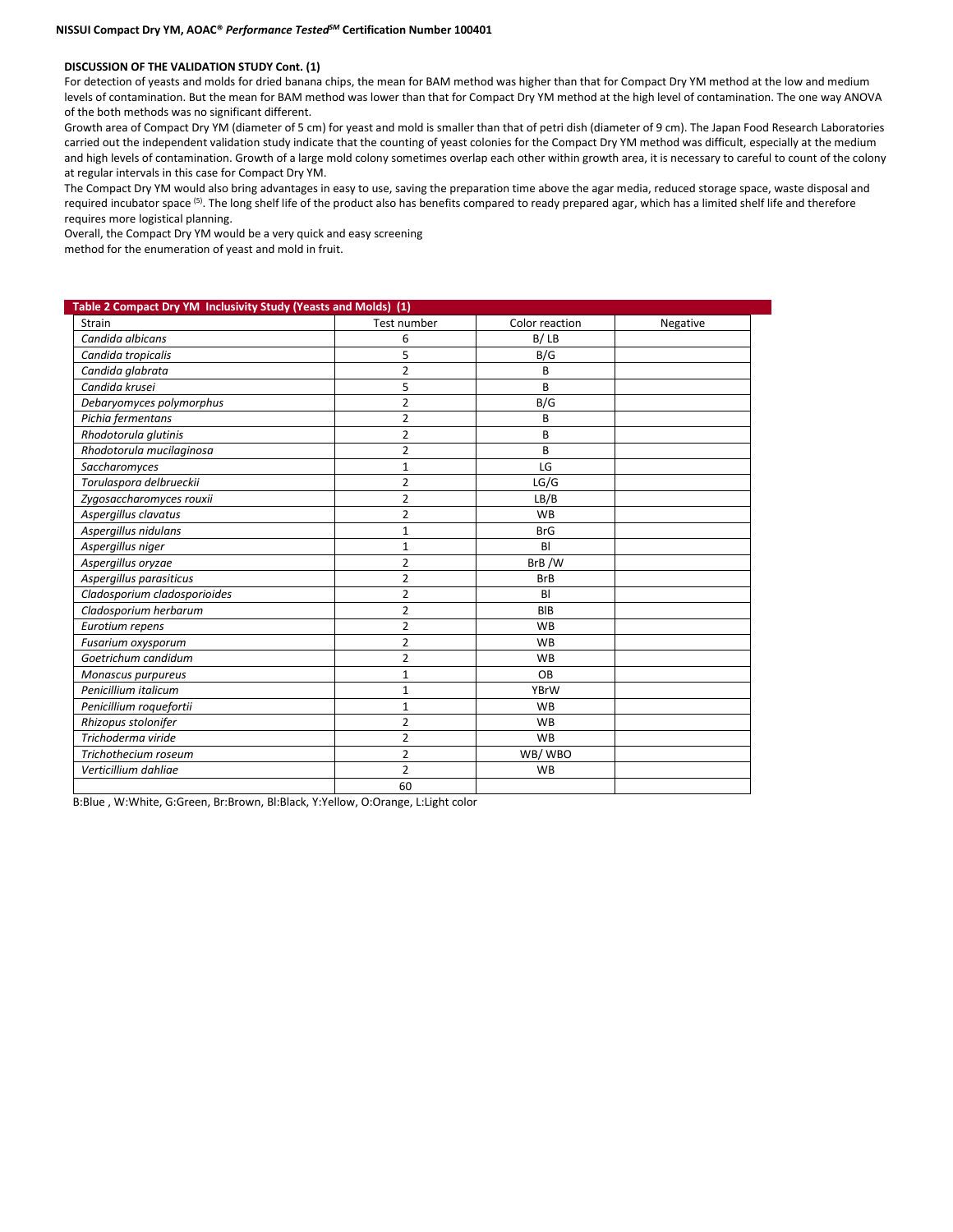## **NISSUI Compact Dry YM, AOAC®** *Performance TestedSM* **Certification Number 100401**

| Table 4 Compact Dry YM Exclusivity Study (Non-yeast, non-mold microorganisms) (1) |                   |                                            |              |  |  |  |  |  |  |
|-----------------------------------------------------------------------------------|-------------------|--------------------------------------------|--------------|--|--|--|--|--|--|
| Strain                                                                            | Test number       | Color reaction                             | Positive     |  |  |  |  |  |  |
| Aeromonas hydrophila                                                              | 2                 |                                            |              |  |  |  |  |  |  |
| <b>Bacillus cereus</b>                                                            | $\overline{2}$    | $\overline{\phantom{a}}$                   |              |  |  |  |  |  |  |
| Citrobacter amalonaticus                                                          | 1                 |                                            |              |  |  |  |  |  |  |
| Citrobacter freundii                                                              | $\mathbf{1}$      |                                            |              |  |  |  |  |  |  |
| Citrobacter koseri                                                                | $\overline{2}$    | $\overline{a}$                             |              |  |  |  |  |  |  |
| Edwardsiella tarda                                                                | 1                 | $\overline{\phantom{a}}$                   |              |  |  |  |  |  |  |
| Enterobacter aerogenes                                                            | $\mathbf 1$       |                                            |              |  |  |  |  |  |  |
| Enterobacter agglomerans                                                          | $\mathbf{1}$      | $\sim$                                     |              |  |  |  |  |  |  |
| Enterobacter amnigenus                                                            | 1                 | $\overline{\phantom{a}}$                   |              |  |  |  |  |  |  |
| Enterobacter asburiae                                                             | $\mathbf{1}$      | $\blacksquare$                             |              |  |  |  |  |  |  |
| Enterobacter cancerogenus                                                         | $\mathbf{1}$      | $\overline{\phantom{a}}$                   |              |  |  |  |  |  |  |
| Enterobacter cloacae                                                              | $\mathbf{1}$      |                                            | $\mathbf{1}$ |  |  |  |  |  |  |
|                                                                                   |                   |                                            |              |  |  |  |  |  |  |
|                                                                                   |                   | WB                                         |              |  |  |  |  |  |  |
| Enterobacter sakazakii                                                            | 1                 |                                            |              |  |  |  |  |  |  |
| Escherichia coli                                                                  | $\overline{2}$    | $\overline{\phantom{a}}$                   |              |  |  |  |  |  |  |
| Escherichia coli O157:H7                                                          | $\overline{2}$    |                                            |              |  |  |  |  |  |  |
| Escherichia coli 0111                                                             | $\overline{2}$    | $\overline{\phantom{a}}$                   |              |  |  |  |  |  |  |
| Escherichia fergusonii                                                            | $\overline{2}$    | $\blacksquare$                             |              |  |  |  |  |  |  |
| Escherichia hermanii                                                              | 1                 | $\overline{\phantom{a}}$                   |              |  |  |  |  |  |  |
| Hafnia alvei                                                                      | $\mathbf{1}$      | $\overline{\phantom{a}}$                   |              |  |  |  |  |  |  |
| Klebsiella oxytoca                                                                | $\mathbf{1}$      | $\overline{\phantom{a}}$                   |              |  |  |  |  |  |  |
| Klebsiella ozaenae                                                                | $\mathbf{1}$      | $\overline{\phantom{a}}$                   |              |  |  |  |  |  |  |
| Klebsiella pneumoniae                                                             | 2                 | $\blacksquare$                             |              |  |  |  |  |  |  |
| Klebsiella terrigena                                                              | $\overline{2}$    |                                            |              |  |  |  |  |  |  |
| Kluyvera ascorbata                                                                | $\overline{2}$    | $\sim$                                     |              |  |  |  |  |  |  |
| Lactobacillus lactis                                                              | 1                 | $\overline{\phantom{a}}$                   |              |  |  |  |  |  |  |
| Leclercia adecarboxylata                                                          | $\mathbf 1$       | $\overline{\phantom{a}}$                   |              |  |  |  |  |  |  |
| Moraxella nonliquefaciens                                                         | $\mathbf{1}$      | $\overline{a}$                             |              |  |  |  |  |  |  |
| Moraxella ovis                                                                    | 1                 | $\overline{\phantom{a}}$                   |              |  |  |  |  |  |  |
| Proteus mirabilis                                                                 | $\mathbf{1}$      |                                            |              |  |  |  |  |  |  |
| Proteus vulgaris                                                                  | $\overline{2}$    |                                            |              |  |  |  |  |  |  |
| Pseudomonas alcalifaciens                                                         | $\overline{2}$    | $\overline{\phantom{a}}$                   |              |  |  |  |  |  |  |
| Pseudomonas aeruginosa                                                            | 1                 | W                                          | 1            |  |  |  |  |  |  |
| Pseudomonas alcaligenes                                                           | $\mathbf 1$       | $\overline{\phantom{a}}$                   |              |  |  |  |  |  |  |
| Pseudomonas diminuta                                                              | $\overline{2}$    | $\overline{a}$                             |              |  |  |  |  |  |  |
| Pseudomonas fluorescens                                                           | 1                 | $\overline{\phantom{a}}$                   |              |  |  |  |  |  |  |
| Pseudomonas mendocina                                                             | $\mathbf{1}$      | $\overline{\phantom{a}}$                   |              |  |  |  |  |  |  |
| Pseudomonas pseudoalcaligenes                                                     | $\mathbf{1}$      |                                            |              |  |  |  |  |  |  |
| Pseudomonas putida                                                                | $\mathbf{1}$      | $\overline{\phantom{a}}$                   |              |  |  |  |  |  |  |
| Pseudomonas stutzeri                                                              | $\overline{1}$    | $\overline{\phantom{a}}$                   |              |  |  |  |  |  |  |
| Pseudomonas vesicularis                                                           | $\mathbf{1}$      |                                            |              |  |  |  |  |  |  |
| Rahnella aquatilis                                                                | $\mathbf 1$       | $\overline{\phantom{a}}$                   |              |  |  |  |  |  |  |
| Salmonella choleraesuis                                                           | $\overline{2}$    | $\overline{\phantom{a}}$                   |              |  |  |  |  |  |  |
| Salmonella typhimurium                                                            | $\mathbf 1$       | $\blacksquare$                             |              |  |  |  |  |  |  |
| Serratia fonticola                                                                | $\mathbf{1}$      | $\overline{\phantom{a}}$                   |              |  |  |  |  |  |  |
| Serratia liquefaciens                                                             | $\mathbf 1$       | В                                          | $\mathbf{1}$ |  |  |  |  |  |  |
| Serratia marcescens                                                               | $\mathbf{1}$      |                                            |              |  |  |  |  |  |  |
|                                                                                   | $\mathbf 1$       |                                            |              |  |  |  |  |  |  |
| Serratia odorifera                                                                | $\overline{2}$    | $\overline{\phantom{a}}$<br>$\blacksquare$ |              |  |  |  |  |  |  |
| Shigella flexineri                                                                |                   |                                            |              |  |  |  |  |  |  |
| Shigella boydii                                                                   | $\mathbf{1}$<br>3 | $\overline{\phantom{a}}$                   |              |  |  |  |  |  |  |
| Staphylococcus aureus                                                             |                   | $\overline{\phantom{a}}$                   |              |  |  |  |  |  |  |
| Streptococcus agalactiae                                                          | $\mathbf{1}$      | $\overline{\phantom{a}}$                   |              |  |  |  |  |  |  |
|                                                                                   | 68                |                                            | 3            |  |  |  |  |  |  |

B: Blue, W: White, -: non growth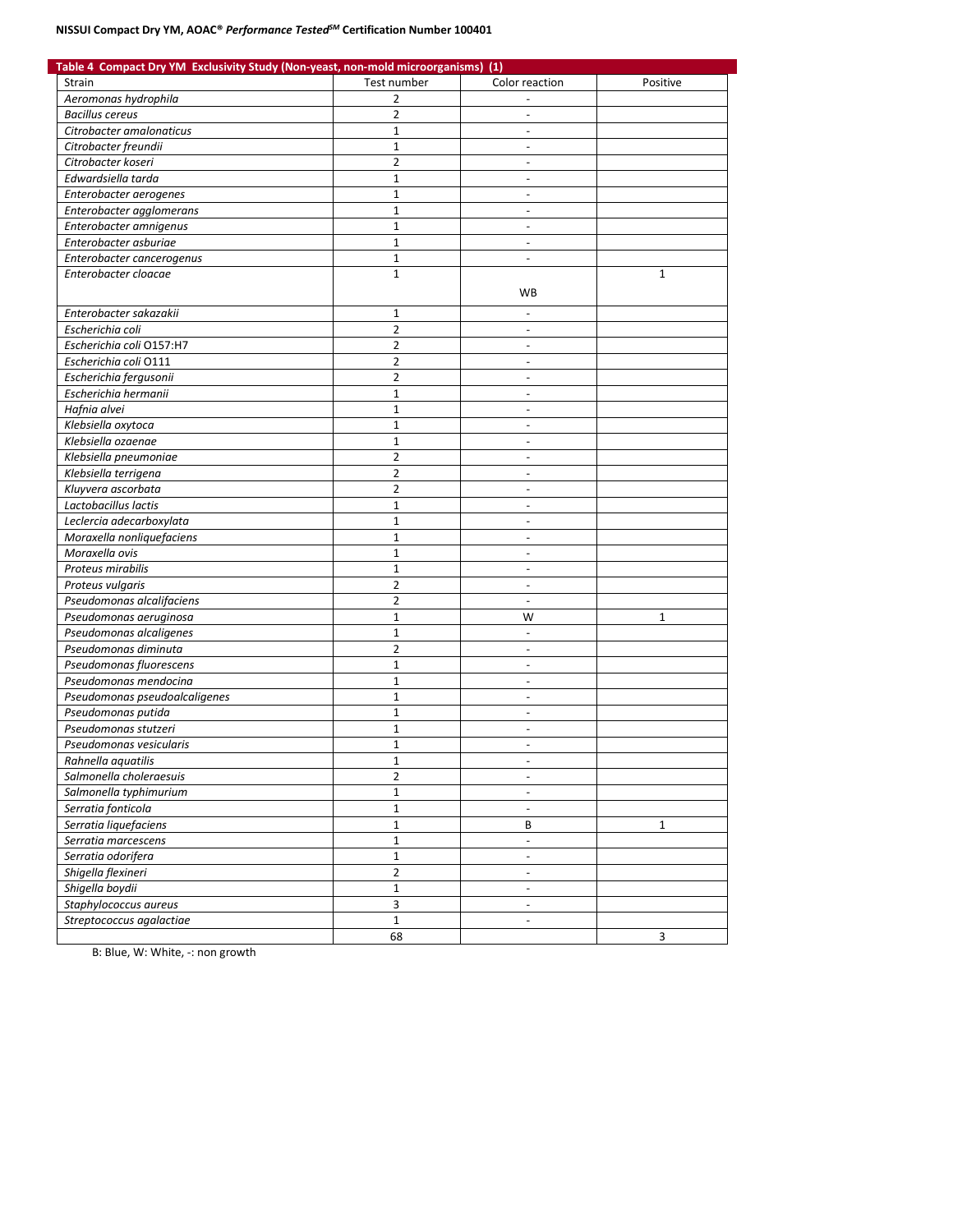| Yeast/Mold       |                |        | Compact Dry YM   | <b>BAM</b> methods |                  |  |
|------------------|----------------|--------|------------------|--------------------|------------------|--|
| LEVEL            |                | ctu/g  | $log_{10}$ cfu/g | ctu/g              | $log_{10}$ cfu/g |  |
|                  | $\mathbf{1}$   | 260    | 2.41             | 270                | 2.43             |  |
|                  | $\overline{2}$ | 210    | 2.32             | 270                | 2.43             |  |
| 10-100 cfu/g     | 3              | 170    | 2.23             | 200                | 2.30             |  |
|                  | $\overline{4}$ | 230    | 2.36             | 270                | 2.43             |  |
|                  | 5              | 210    | 2.32             | 270                | 2.43             |  |
|                  | Mean           | 216    | 2.33             | 256                | 2.41             |  |
|                  | Sr             | 32.86  | 0.07             | 31.3               | 0.06             |  |
|                  | RSDr%          | 15.21  | 2.90             | 12.23              | 2.42             |  |
|                  | 1              | 3000   | 3.48             | 3100               | 3.49             |  |
|                  | $\overline{2}$ | 2600   | 3.41             | 3000               | 3.48             |  |
| 100-1000 cfu/g   | 3              | 2700   | 3.43             | 3100               | 3.49             |  |
|                  | 4              | 3100   | 3.49             | 3000               | 3.48             |  |
|                  | 5              | 2600   | 3.41             | 2500               | 3.40             |  |
|                  | Mean           | 2800   | 3.45             | 2940               | 3.47             |  |
|                  | Sr             | 234.52 | 0.04             | 251                | 0.04             |  |
|                  | RSDr%          | 8.38   | 1.04             | 8.54               | 1.13             |  |
|                  | $\mathbf{1}$   | 24000  | 4.38             | 23000              | 4.36             |  |
|                  | 2              | 24000  | 4.38             | 25000              | 4.40             |  |
| 1000-10000 cfu/g | 3              | 24000  | 4.38             | 24000              | 4.38             |  |
|                  | $\overline{4}$ | 24000  | 4.38             | 27000              | 4.43             |  |
|                  | 5              | 22000  | 4.34             | 26000              | 4.41             |  |
|                  | Mean           | 23600  | 4.37             | 25000              | 4.40             |  |
|                  | Sr             | 894.43 | 0.02             | 1581.14            | 0.03             |  |
|                  | RSDr%          | 3.79   | 0.39             | 6.32               | 0.63             |  |

## **Table 5. AOAC Method Comparison (Fresh apples) (1)**

|                  |                | Table 7. AOAC CDYM Method Comparison (Frozen blueberries) (1) |                  |         |       |                    |  |
|------------------|----------------|---------------------------------------------------------------|------------------|---------|-------|--------------------|--|
| Yeast/Mold       |                |                                                               | Compact Dry YM   |         |       | <b>BAM</b> methods |  |
| LEVEL            |                | ctu/g                                                         | $log_{10}$ cfu/g |         | ctu/g | $log_{10}$ cfu/g   |  |
|                  | 1              | 390                                                           | 2.59             | 567     |       | 2.75               |  |
|                  | $\overline{2}$ | 220                                                           | 2.34             | 300     |       | 2.48               |  |
| 10-100 cfu/g     | 3              | 460                                                           | 2.66             | 700     |       | 2.85               |  |
|                  | 4              | 270                                                           | 2.43             | 333     |       | 2.52               |  |
|                  | 5              | 90                                                            | 1.95             | 100     |       | 2.00               |  |
|                  | Mean           | 286                                                           | 2.40             | 400     |       | 2.52               |  |
|                  | Sr             | 145.02                                                        | 0.28             | 235.78  |       | 0.33               |  |
|                  | RSDr%          | 50.71                                                         | 11.59            | 58.95   |       | 13.05              |  |
|                  | 1              | 2800                                                          | 3.45             | 2800    |       | 3.45               |  |
|                  | $\overline{2}$ | 2800                                                          | 3.45             | 2633    |       | 3.42               |  |
| 100-1000 cfu/g   | 3              | 1300                                                          | 3.11             | 1333    |       | 3.12               |  |
|                  | 4              | 5300                                                          | 3.72             | 6433    |       | 3.81               |  |
|                  | 5              | 3300                                                          | 3.52             | 3567    |       | 3.55               |  |
|                  | Mean           | 3100                                                          | 3.45             | 3353.2  |       | 3.47               |  |
|                  | Sr             | 1440.49                                                       | 0.22             | 1899.79 |       | 0.25               |  |
|                  | RSDr%          | 46.47                                                         | 6.36             | 56.66   |       | 7.11               |  |
|                  | 1              | 26000                                                         | 4.41             | 24670   |       | 4.39               |  |
|                  | 2              | 22000                                                         | 4.34             |         | 18670 | 4.27               |  |
| 1000-10000 cfu/g | 3              | 22000                                                         | 4.34             |         | 19670 | 4.29               |  |
|                  | 4              | 26000                                                         | 4.41             | 25000   |       | 4.40               |  |
|                  | 5              | 27000                                                         | 4.43             | 24000   |       | 4.38               |  |
|                  | Mean           | 24600                                                         | 4.39             | 22402   |       | 4.35               |  |
|                  | Sr             | 2408.32                                                       | 0.04             | 2993.27 |       | 0.06               |  |
|                  | RSDr%          | 9.79                                                          | 0.99             | 13.36   |       | 1.38               |  |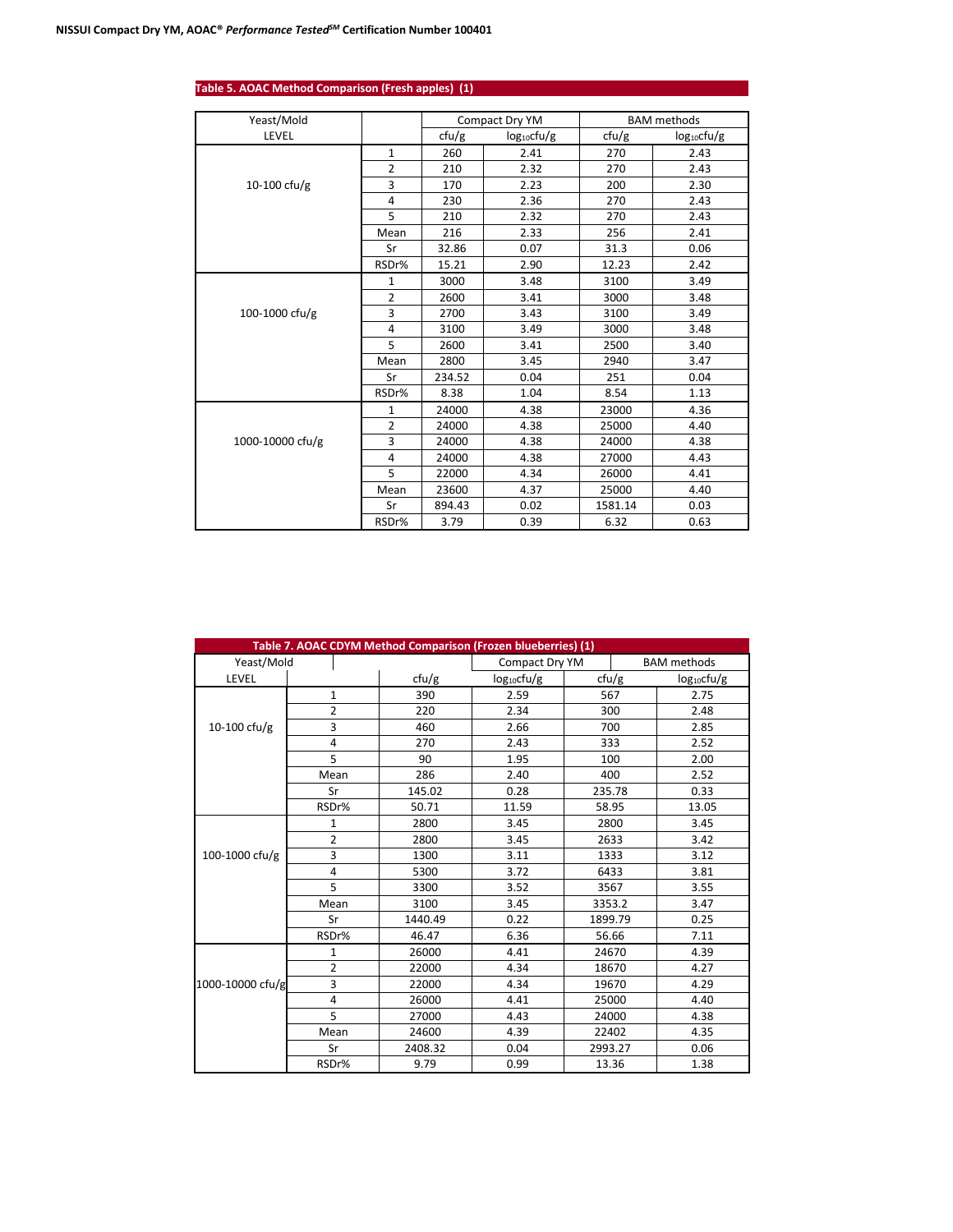| Yeast/Mold       |                |         | Compact Dry YM          |         | <b>BAM</b> methods      |
|------------------|----------------|---------|-------------------------|---------|-------------------------|
| LEVEL            |                | ctu/g   | log <sub>10</sub> cfu/g | ctu/g   | log <sub>10</sub> cfu/g |
|                  | $\mathbf 1$    | 210     | 2.32                    | 230     | 2.36                    |
|                  | $\overline{2}$ | 220     | 2.34                    | 230     | 2.36                    |
| 10-100 cfu/g     | 3              | 170     | 2.23                    | 200     | 2.30                    |
|                  | 4              | 150     | 2.18                    | 130     | 2.11                    |
|                  | 5              | 160     | 2.20                    | 200     | 2.30                    |
|                  | Mean           | 182     | 2.26                    | 198     | 2.29                    |
|                  | Sr             | 31.14   | 0.07                    | 40.87   | 0.10                    |
|                  | RSDr%          | 17.11   | 3.26                    | 20.64   | 4.45                    |
|                  | 1              | 1900    | 3.28                    | 2400    | 3.38                    |
|                  | $\overline{2}$ | 2100    | 3.32                    | 2300    | 3.36                    |
| 100-1000 cfu/g   | 3              | 2100    | 3.32                    | 2100    | 3.32                    |
|                  | $\overline{4}$ | 2200    | 3.34                    | 2500    | 3.40                    |
|                  | 5              | 2100    | 3.32                    | 2500    | 3.40                    |
|                  | Mean           | 2080    | 3.32                    | 2360    | 3.37                    |
|                  | Sr             | 109.54  | 0.02                    | 167.33  | 0.03                    |
|                  | RSDr%          | 5.27    | 0.71                    | 7.09    | 0.94                    |
|                  | 1              | 20000   | 4.30                    | 25000   | 4.40                    |
|                  | $\overline{2}$ | 24000   | 4.38                    | 25000   | 4.40                    |
| 1000-10000 cfu/g | 3              | 27000   | 4.43                    | 26000   | 4.41                    |
|                  | $\overline{4}$ | 24000   | 4.38                    | 29000   | 4.46                    |
|                  | 5              | 25000   | 4.40                    | 25000   | 4.40                    |
|                  | Mean           | 24000   | 4.38                    | 26000   | 4.41                    |
|                  | Sr             | 2549.51 | 0.05                    | 1732.05 | 0.03                    |
|                  | RSDr%          | 10.62   | 1.09                    | 6.66    | 0.63                    |

## **Table 9. AOAC CDYM Method Comparison (Orange juice) (1)**

## **Table 11. AOAC CDYM Method Comparison (Dried banana chips) (1)**

| Yeast/Mold       |                |        | Compact Dry YM   | <b>BAM</b> methods |                         |
|------------------|----------------|--------|------------------|--------------------|-------------------------|
| LEVEL            |                | cfu/g  | $log_{10}$ cfu/g | ctu/g              | log <sub>10</sub> cfu/g |
|                  | $\mathbf{1}$   | 10     | $\mathbf{1}$     | 67                 | 1.83                    |
|                  | $\overline{2}$ | 20     | 1.30             | 33                 | 1.52                    |
| 10-100 cfu/g     | 3              | 50     | 1.70             | 33                 | 1.52                    |
|                  | $\overline{4}$ | 10     | $\mathbf{1}$     | 33                 | 1.52                    |
|                  | 5              | 30     | 1.48             | 33                 | 1.52                    |
|                  | Mean           | 24     | 1.30             | 39.8               | 1.58                    |
|                  | Sr             | 16.73  | 0.30             | 15.21              | 0.14                    |
|                  | RSDr%          | 69.72  | 23.49            | 38.20              | 8.71                    |
|                  | $\mathbf{1}$   | 150    | 2.18             | 267                | 2.43                    |
|                  | $\overline{2}$ | 300    | 2.48             | 300                | 2.48                    |
| 100-1000 cfu/g   | 3              | 260    | 2.41             | 333                | 2.52                    |
|                  | $\overline{4}$ | 140    | 2.15             | 167                | 2.22                    |
|                  | 5              | 190    | 2.28             | 233                | 2.37                    |
|                  | Mean           | 208    | 2.30             | 260                | 2.40                    |
|                  | Sr             | 69.79  | 0.14             | 63.95              | 0.12                    |
|                  | RSDr%          | 33.55  | 6.31             | 24.59              | 4.84                    |
|                  | 1              | 2500   | 3.40             | 2033               | 3.31                    |
|                  | $\overline{2}$ | 2100   | 3.32             | 2200               | 3.34                    |
| 1000-10000 cfu/g | 3              | 2000   | 3.30             | 1633               | 3.21                    |
|                  | $\overline{4}$ | 1600   | 3.20             | 1667               | 3.22                    |
|                  | 5              | 1900   | 3.28             | 1667               | 3.22                    |
|                  | Mean           | 2020   | 3.30             | 1840               | 3.26                    |
|                  | Sr             | 327.11 | 0.07             | 259.59             | 0.06                    |
|                  | RSDr%          | 16.19  | 2.13             | 14.11              | 1.83                    |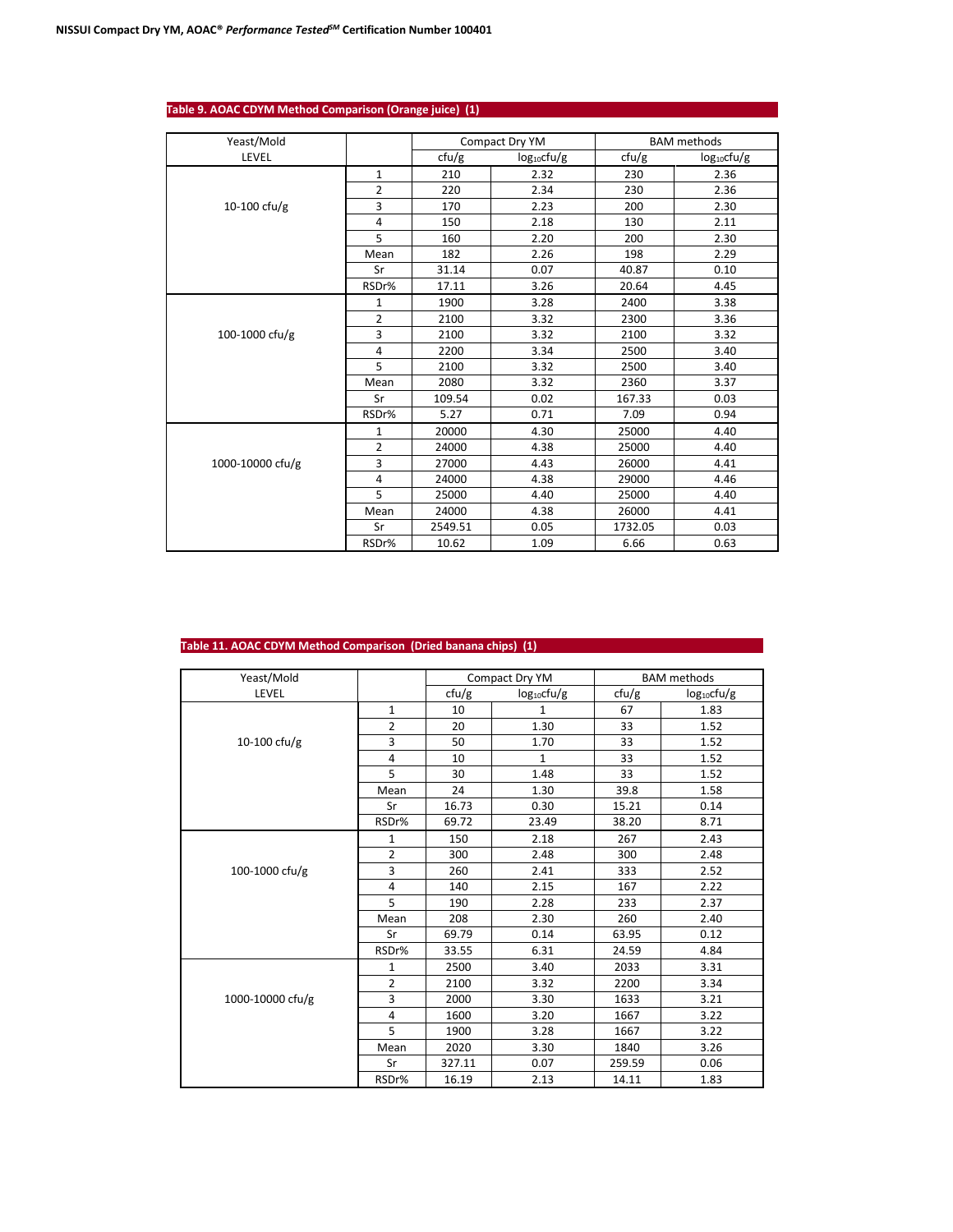## **NISSUI Compact Dry YM, AOAC®** *Performance TestedSM* **Certification Number 100401**

|                |                     | Table 88. Results from enumeration of yeast and mold levels by the Compact Dry YM method and BAM (grapefruit method comparison) (1) |                       |              |                    |
|----------------|---------------------|-------------------------------------------------------------------------------------------------------------------------------------|-----------------------|--------------|--------------------|
|                |                     | Counts on DRBC (BAM method)                                                                                                         | Compact Dry YM method |              | Difference log     |
| Sample code    | ctu/g               | Log<br>ctu/g                                                                                                                        | cfu/g                 | Log<br>cfu/g | between<br>methods |
|                | $1.0 \times 10^3$   | 3.00                                                                                                                                | $1.0 \times 10^3$     | 3.00         | $\Omega$           |
| Low            | $8.7 \times 10^{2}$ | 2.94                                                                                                                                | $8.5 \times 10^{2}$   | 2.93         | 0.01               |
| level          | $8.0 \times 10^{2}$ | 2.90                                                                                                                                | $8.2 \times 10^{2}$   | 2.91         | $-0.01$            |
|                | $9.7 \times 10^{2}$ | 2.99                                                                                                                                | $8.7 \times 10^{2}$   | 2.94         | 0.05               |
|                | $8.0 \times 10^{2}$ | 2.90                                                                                                                                | $8.2 \times 10^{2}$   | 2.91         | $-0.01$            |
|                | $8.5 \times 10^3$   | 3.93                                                                                                                                | $7.8 \times 10^3$     | 3.89         | 0.04               |
| Medium         | $8.1 \times 10^{3}$ | 3.91                                                                                                                                | $7.7 \times 10^3$     | 3.89         | 0.02               |
| level          | $8.1 \times 10^3$   | 3.91                                                                                                                                | $7.8 \times 10^3$     | 3.89         | 0.02               |
|                | $8.1 \times 10^3$   | 3.91                                                                                                                                | $6.4 \times 10^{3}$   | 3.81         | 0.10               |
|                | $8.2 \times 10^3$   | 3.91                                                                                                                                | $8.0 \times 10^{3}$   | 3.90         | 0.01               |
|                | $7.8 \times 10^{4}$ | 4.89                                                                                                                                | $7.1 \times 10^{4}$   | 4.85         | 0.04               |
| High           | $8.9 \times 10^{4}$ | 4.95                                                                                                                                | $7.5 \times 10^{4}$   | 4.88         | 0.07               |
| level          | $8.7 \times 10^{4}$ | 4.94                                                                                                                                | $7.1 \times 10^{4}$   | 4.85         | 0.09               |
|                | $7.4 \times 10^{4}$ | 4.87                                                                                                                                | $7.1 \times 10^{4}$   | 4.85         | 0.02               |
|                | $7.4 \times 10^{4}$ | 4.87                                                                                                                                | $7.6 \times 10^{4}$   | 4.88         | $-0.01$            |
|                | < 100               | < 2.00                                                                                                                              | < 10                  | < 1.00       |                    |
|                | < 100               | < 2.00                                                                                                                              | < 10                  | < 1.00       |                    |
| Uncontaminated | < 100               | < 2.00                                                                                                                              | < 10                  | < 1.00       |                    |
|                | < 100               | < 2.00                                                                                                                              | < 10                  | < 1.00       |                    |
|                | < 100               | < 2.00                                                                                                                              | $<10$                 | < 1.00       |                    |

#### **DISCUSSION OF THE MODIFICATION STUDY Approved November 2015 (3)**

For this matrix extension study, the Compact Dry YM was compared at 3- and 7-days incubation to ISO 21527-1 and the results from 3 days were compared to the results from 7 days (Tables 1-3). In the single laboratory matrix studies, the low recovery of colonies in the lowest contamination levels created large differences statistically, but these differences are based on 0–5 colonies/plate across five replicates per sample and are thus not practically important. When comparing the results of the Compact Dry YM at 3 days to ISO 21527-1, statistical differences were indicated in contamination Level 3 of deli turkey, Levels 3 and 4 of tomatoes, Levels 4 and 5 of white bread and Level 3 of mayonnaise. For Level 3 of the deli turkey and Level 5 of the white bread, the CIs were just outside of the acceptance range at (-0.563, -0.108) and (-0.598, -0.313) respectively, and the mean differences between the methods was <0.5 log<sub>10</sub> CFU/g. For the Compact Dry YM 7 day and ISO results, there was no longer a statistical difference between methods for Level 5 of the sliced bread, and the mean differences between methods for Level 3 of deli turkey, Levels 3 and 4 of tomatoes, Level 4 of white bread and Level 3 of mayonnaise were all now <0.5 log10 CFU/g. Statistical differences between the Compact Dry YM 3 day and 7 day results were indicated for Level 1 of cheese, Level 2 of deli turkey and mayonnaise and Level 4 of sliced white bread and whole tomatoes. For the cheese, turkey and mayonnaise, the differences reflect counts of 0–4 colonies/plate and again are not practically important. For Level 4 of sliced white bread and tomatoes, the differences are significant and may reflect slower growing yeast or mold strains in these particular samples. However, no differences were seen in any other contamination levels for either matrix. All matrixes, with the exception of mayonnaise, were naturally contaminated with yeasts and molds, and it is possible that the contamination was not completely homogenous throughout the samples. For Level 4 of tomatoes in particular, the high sr value (>0.7) across all methods would indicate this. Also, outliers were found in Levels 2 and 3 in sliced white bread, Levels 1 and 2 of cheese, and Levels 2, 3 and 4 of tomatoes, but since no justifiable causes were noted for the outliers, no data were removed from the statistical analysis. Values for s<sub>r</sub> and RSD<sub>r</sub> were similar between the Compact Dry YM (3) and 7 days) and ISO 21527-1, particularly at the three highest contamination levels. In some cases the Compact Dry values were lower, and in other cases the ISO values were lower, but there did not appear to be a trend favoring either method. Across all matrixes, the  $r^2$  values were ≥0.84 for between the Compact Dry YM 3 day and ISO 21527-1, ≥0.87 for the Compact Dry YM 7 day and ISO method and ≥0.96 for the Compact Dry YM 3 day and 7 day. The lowest r<sup>2</sup> values were seen in the tomatoes.

In the multi-laboratory study on orange juice, no statistical differences were found between the Compact Dry YM and the ISO 21527-1 for enumeration of yeasts and molds. Due to shipping and scheduling issues, two laboratories initiated testing one day later than the other laboratories. Because of this delay, the organizing laboratory tested a full set of samples on the intended start and on the next day as well. In addition, some of the collaborators indicated that some samples arrived frozen, and so the organizing laboratory stored the second set of samples at -18°C overnight before testing on the second day to determine if freezing would have an effect on the yeast and mold recovery. No differences were determined by ANOVA, and thus data were included from all laboratories. Across 11 data sets, the mean differences between the Compact Dry YM, at either time point, and ISO 21527-1 were less than 0.08 log<sub>10</sub> CFU/g with a CI of (0.015, 0.142) well within the (-0.5, 0.5) acceptance criterion. The  $s_r$ , RSD<sub>r</sub>, s<sub>R</sub>, and RSD<sub>R</sub> were similar for each method, and the  $r^2$  value was 1.0 for all comparisons.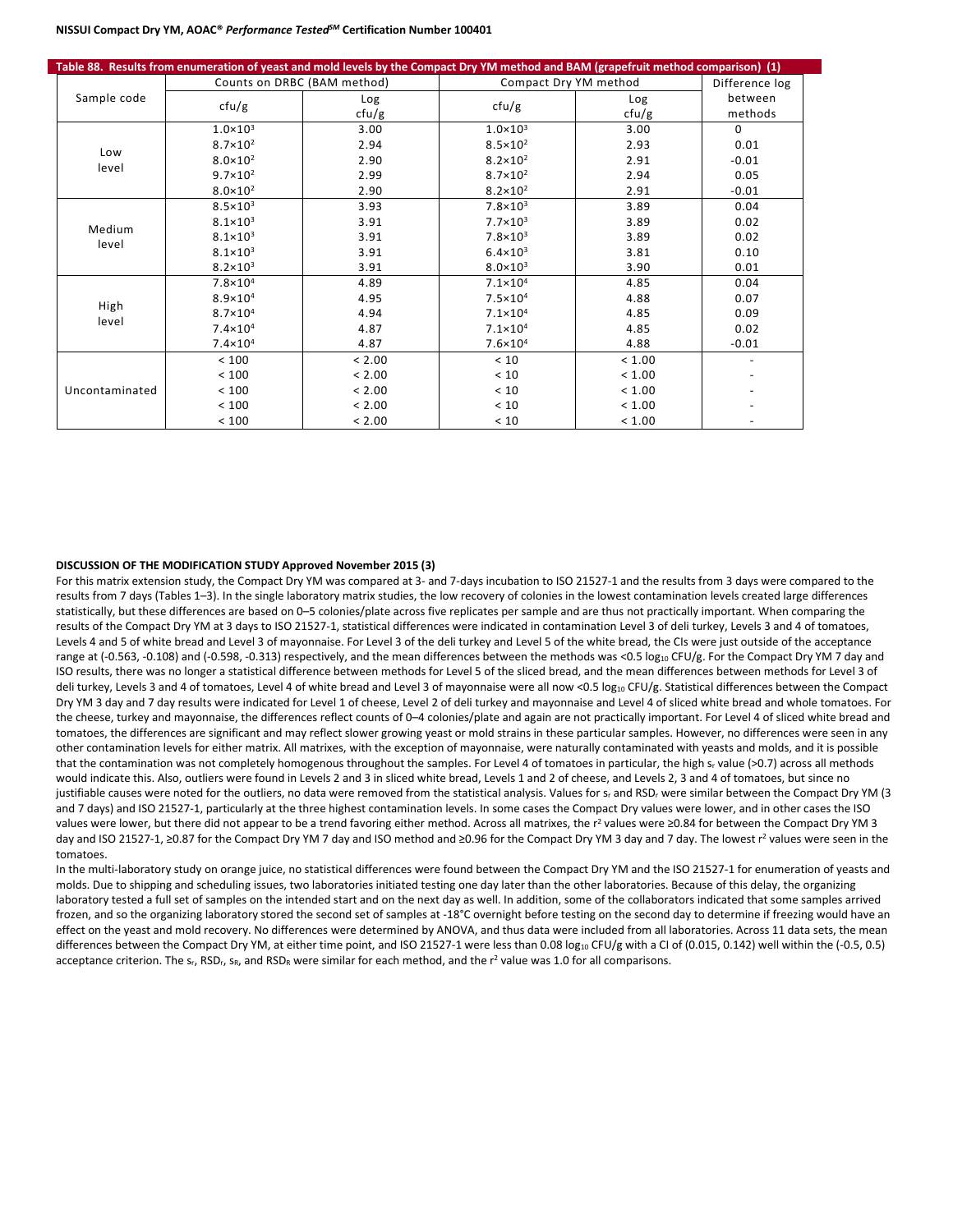| Table 1. Single laboratory matrix study: Compact Dry YM - 3 day vs ISO 21527-1 (4) |                |                   |                        |                     |       |             |                  |                         |          |                  |          |
|------------------------------------------------------------------------------------|----------------|-------------------|------------------------|---------------------|-------|-------------|------------------|-------------------------|----------|------------------|----------|
| Matrix                                                                             | Cont. level -  |                   | Compact Dry YM - 3 day |                     |       | ISO 21527-1 |                  | Mean diff. <sup>d</sup> | 95% Cle  |                  | $r^{2h}$ |
|                                                                                    |                | Mean <sup>a</sup> | $S_r^b$                | $RSDr$ <sup>c</sup> | Mean  | $S_r$       | RSD <sub>r</sub> |                         | LCL      | UCL <sup>g</sup> |          |
|                                                                                    | $\mathbf{1}$   | 0.000             | 0.000                  | <b>NA</b>           | 0.000 | 0.000       | <b>NA</b>        | 0.000                   | 0.000    | 0.000            |          |
|                                                                                    | $\overline{2}$ | 0.312             | 0.503                  | 161                 | 1.818 | 0.992       | 54.6             | $-1.506$                | $-2.220$ | $-0.791$         |          |
| Cooked deli turkey                                                                 | 3              | 3.294             | 0.459                  | 13.9                | 3.630 | 0.320       | 8.81             | $-0.336$                | $-0.563$ | $-0.108$         | 0.93     |
|                                                                                    | 4              | 5.642             | 0.090                  | 1.60                | 5.765 | 0.112       | 1.94             | $-0.123$                | $-0.152$ | $-0.094$         |          |
|                                                                                    | 5              | 6.539             | 0.266                  | 4.07                | 6.642 | 0.268       | 4.03             | $-0.104$                | $-0.172$ | $-0.035$         |          |
|                                                                                    | $\mathbf{1}$   | 0.000             | 0.000                  | <b>NA</b>           | 0.200 | 0.634       | 317              | $-0.200$                | $-0.654$ | 0.253            |          |
|                                                                                    | $\overline{2}$ | 1.134             | 0.477                  | 42.1                | 1.741 | 0.944       | 54.2             | $-0.607$                | $-1.109$ | $-0.104$         |          |
| Fresh whole<br>tomatoes                                                            | 3              | 2.168             | 0.338                  | 15.6                | 1.741 | 1.259       | 72.3             | 0.427                   | $-0.295$ | 1.149            | 0.84     |
|                                                                                    | 4              | 3.087             | 0.700                  | 22.7                | 3.824 | 0.833       | 21.8             | $-0.737$                | $-1.249$ | $-0.226$         |          |
|                                                                                    | 5              | 4.980             | 0.076                  | 1.53                | 5.267 | 0.152       | 2.89             | $-0.286$                | $-0.367$ | $-0.206$         |          |
|                                                                                    | $\mathbf{1}$   | 0.000             | 0.000                  | <b>NA</b>           | 0.862 | 1.117       | 130              | $-0.862$                | $-1.660$ | $-0.063$         |          |
|                                                                                    | 2              | 3.568             | 0.100                  | 2.80                | 3.663 | 0.103       | 2.81             | $-0.095$                | $-0.166$ | $-0.023$         |          |
| Wensleydalecheese                                                                  | 3              | 4.490             | 0.065                  | 1.45                | 4.625 | 0.075       | 1.62             | $-0.135$                | $-0.171$ | $-0.098$         | 0.95     |
|                                                                                    | 4              | 5.684             | 0.056                  | 0.99                | 5.772 | 0.080       | 1.39             | $-0.088$                | $-0.148$ | $-0.028$         |          |
|                                                                                    | 5              | 7.290             | 0.210                  | 2.88                | 7.533 | 0.197       | 2.62             | $-0.243$                | $-0.305$ | $-0.108$         |          |
|                                                                                    | $\mathbf{1}$   | 0.000             | 0.000                  | <b>NA</b>           | 0.000 | 0.000       | <b>NA</b>        | 0.000                   | $-0.000$ | 0.000            |          |
|                                                                                    | $\overline{2}$ | 1.477             | 0.749                  | 50.7                | 0.820 | 1.353       | 165              | 0.657                   | $-0.011$ | 1.325            |          |
| Sliced white bread                                                                 | 3              | 5.137             | 0.299                  | 5.82                | 5.234 | 0.339       | 6.48             | $-0.097$                | $-0.133$ | $-0.062$         | 0.96     |
|                                                                                    | 4              | 4.932             | 0.392                  | 7.95                | 5.946 | 0.446       | 7.50             | $-1.013$                | $-1.350$ | $-0.677$         |          |
|                                                                                    | 5              | 6.737             | 0.261                  | 3.87                | 7.192 | 0.164       | 2.28             | $-0.455$                | $-0.598$ | $-0.313$         |          |
|                                                                                    | $\mathbf{1}$   | 0.000             | 0.000                  | <b>NA</b>           | 0.200 | 0.634       | 317              | $-0.200$                | $-0.654$ | 0.253            |          |
|                                                                                    | 2              | 0.839             | 0.728                  | 86.8                | 1.079 | 1.147       | 106              | $-0.240$                | $-1.195$ | 0.715            |          |
| Mayonnaise <sup>i</sup>                                                            | 3              | 2.241             | 0.122                  | 5.44                | 2.806 | 0.212       | 7.56             | $-0.565$                | $-0.699$ | $-0.432$         | 0.88     |
|                                                                                    | 4              | 3.744             | 0.119                  | 3.18                | 3.962 | 0.088       | 2.22             | $-0.219$                | $-0.286$ | $-0.151$         |          |
|                                                                                    | 5              | 4.750             | 0.069                  | 1.45                | 4.903 | 0.112       | 2.28             | $-0.153$                | $-0.200$ | $-0.105$         |          |
|                                                                                    |                |                   |                        |                     |       |             |                  |                         |          |                  |          |

<sup>a</sup>Mean of five replicate portions, plated in duplicate, after logarithmic transformation: Log<sub>10</sub>[CFU/g + (0.1)f].

*<sup>b</sup>*Repeatability standard deviation.

*c* Relative standard deviation for repeatability. NA = not applicable.

*<sup>d</sup>*Mean difference between the candidate and reference methods.

*e* Confidence interval.

 $\overline{\phantom{a}}$ 

*f* 95% Lower confidence limit for difference of means.

*<sup>g</sup>*95% Upper confidence limit for difference of means.

*<sup>h</sup>*Square of correlation coefficient.

*i* Inoculated with *Pichia membranaefaciens* (Campden BRI code 16014) and *Penicillium chrysogenum* (CABI Bioscience, UK, 1394016). All other matrixes naturally contaminated.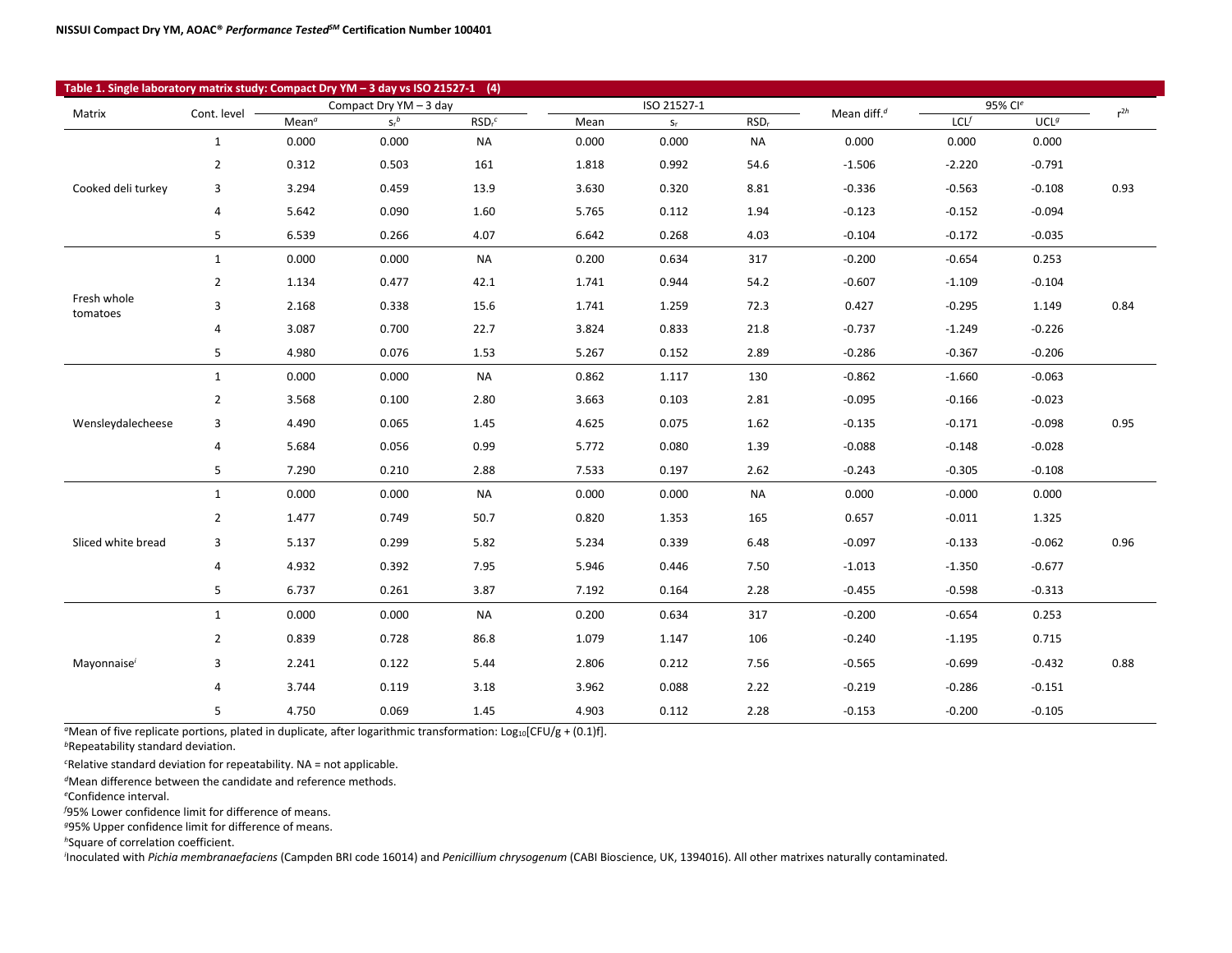| Table 2. Single laboratory matrix study: Compact Dry YM - 7 day vs ISO 21527-1 (4) |                |                        |         |                     |             |       |                  |          |          |                  |      |
|------------------------------------------------------------------------------------|----------------|------------------------|---------|---------------------|-------------|-------|------------------|----------|----------|------------------|------|
| Matrix                                                                             | Cont. level -  | Compact Dry YM - 7 day |         |                     | ISO 21527-1 |       | Mean diff. $d$   | 95% Cle  |          | $r^{2h}$         |      |
|                                                                                    |                | Mean <sup>a</sup>      | $S_r^b$ | $RSDr$ <sup>c</sup> | Mean        | $S_r$ | RSD <sub>r</sub> |          | LCL      | UCL <sup>g</sup> |      |
|                                                                                    | $\mathbf{1}$   | 0.000                  | 0.000   | <b>NA</b>           | 0.000       | 0.000 | <b>NA</b>        | 0.000    | 0.000    | 0.000            |      |
|                                                                                    | $\overline{2}$ | 1.249                  | 0.523   | 41.8                | 1.818       | 0.992 | 54.6             | $-0.569$ | $-1.092$ | $-0.047$         |      |
| Cooked deli<br>turkey                                                              | 3              | 3.366                  | 0.403   | 12.0                | 3.630       | 0.320 | 8.82             | $-0.264$ | $-0.516$ | $-0.012$         | 0.97 |
|                                                                                    | 4              | 5.685                  | 0.075   | 1.32                | 5.765       | 0.112 | 1.94             | $-0.080$ | $-0.113$ | $-0.047$         |      |
|                                                                                    | 5              | 6.557                  | 0.263   | 4.01                | 6.642       | 0.268 | 4.03             | $-0.086$ | $-0.155$ | $-0.016$         |      |
|                                                                                    | $\mathbf{1}$   | 0.000                  | 0.000   | <b>NA</b>           | 0.200       | 0.634 | 317              | $-0.200$ | $-0.654$ | 0.253            |      |
|                                                                                    | $\overline{2}$ | 1.190                  | 0.480   | 40.3                | 1.741       | 0.944 | 54.2             | $-0.550$ | $-1.037$ | $-0.064$         |      |
| Fresh whole<br>tomatoes                                                            | 3              | 2.173                  | 0.333   | 15.3                | 1.741       | 1.259 | 72.3             | 0.433    | $-0.296$ | 1.162            | 0.87 |
|                                                                                    | 4              | 3.552                  | 0.737   | 20.7                | 3.824       | 0.833 | $21.8\,$         | $-0.272$ | $-0.654$ | 0.110            |      |
|                                                                                    | 5              | 4.994                  | 0.073   | 1.46                | 5.267       | 0.152 | 2.89             | $-0.272$ | $-0.338$ | $-0.207$         |      |
|                                                                                    | $\mathbf{1}$   | 1.199                  | 0.728   | 60.7                | 0.862       | 1.117 | 130              | 0.338    | $-0.372$ | 1.048            |      |
|                                                                                    | $\overline{2}$ | 3.592                  | 0.103   | 2.87                | 3.663       | 0.103 | 2.81             | $-0.071$ | $-0.138$ | $-0.004$         |      |
| Wensleydale<br>cheese                                                              | 3              | 4.520                  | 0.072   | 1.59                | 4.625       | 0.075 | 1.62             | $-0.105$ | $-0.139$ | $-0.070$         | 0.96 |
|                                                                                    | 4              | 5.707                  | 0.067   | 1.17                | 5.772       | 0.080 | 1.39             | $-0.066$ | $-0.132$ | 0.000            |      |
|                                                                                    | 5              | 7.300                  | 0.216   | 2.96                | 7.533       | 0.197 | 2.62             | $-0.233$ | $-0.296$ | $-0.169$         |      |
|                                                                                    | $\mathbf{1}$   | 0.000                  | 0.000   | <b>NA</b>           | 0.000       | 0.000 | NA               | 0.000    | 0.000    | 0.000            |      |
|                                                                                    | $\overline{2}$ | 1.554                  | 0.818   | 52.6                | 0.820       | 1.353 | 165              | 0.734    | 0.087    | 1.382            |      |
| Sliced white<br>bread                                                              | 3              | 5.147                  | 0.308   | 5.98                | 5.234       | 0.339 | 6.48             | $-0.087$ | $-0.115$ | $-0.059$         | 0.97 |
|                                                                                    | 4              | 5.657                  | 0.306   | 5.41                | 5.946       | 0.446 | 7.50             | $-0.289$ | $-0.614$ | 0.036            |      |
|                                                                                    | 5              | 6.968                  | 0.175   | 2.51                | 7.192       | 0.164 | 2.28             | $-0.224$ | $-0.346$ | $-0.103$         |      |
|                                                                                    | $\mathbf{1}$   | 0.000                  | 0.000   | <b>NA</b>           | 0.200       | 0.634 | 317              | $-0.200$ | $-0.654$ | 0.253            |      |
|                                                                                    | $\overline{2}$ | 1.322                  | 0.531   | 40.2                | 1.079       | 1.147 | 106              | 0.243    | $-0.578$ | 1.063            |      |
| Mayonnaise <sup>i</sup>                                                            | 3              | 2.388                  | 0.116   | 4.86                | 2.806       | 0.212 | 7.56             | $-0.418$ | $-0.565$ | $-0.270$         | 0.89 |
|                                                                                    | 4              | 3.748                  | 0.106   | 2.83                | 3.962       | 0.088 | 2.22             | $-0.214$ | $-0.278$ | $-0.150$         |      |
|                                                                                    | 5              | 4.768                  | 0.058   | 1.22                | 4.903       | 0.112 | 2.28             | $-0.135$ | $-0.187$ | $-0.082$         |      |

<sup>*a*</sup>Mean of five replicate portions, plated in duplicate, after logarithmic transformation: Log<sub>10</sub>[CFU/g + (0.1)f].

*<sup>b</sup>*Repeatability standard deviation.

*c* Relative standard deviation for repeatability. NA = not applicable.

*<sup>d</sup>*Mean difference between the candidate and reference methods.

*e* Confidence interval.

*f* 95% Lower confidence limit for difference of means.

*<sup>g</sup>*95% Upper confidence limit for difference of means.

*<sup>h</sup>*Square of correlation coefficient.

*i* Inoculated with *Pichia membranaefaciens* (Campden BRI code 16014) and *Penicillium chrysogenum* (CABI Bioscience, UK, 1394016). All other matrixes naturally contaminated.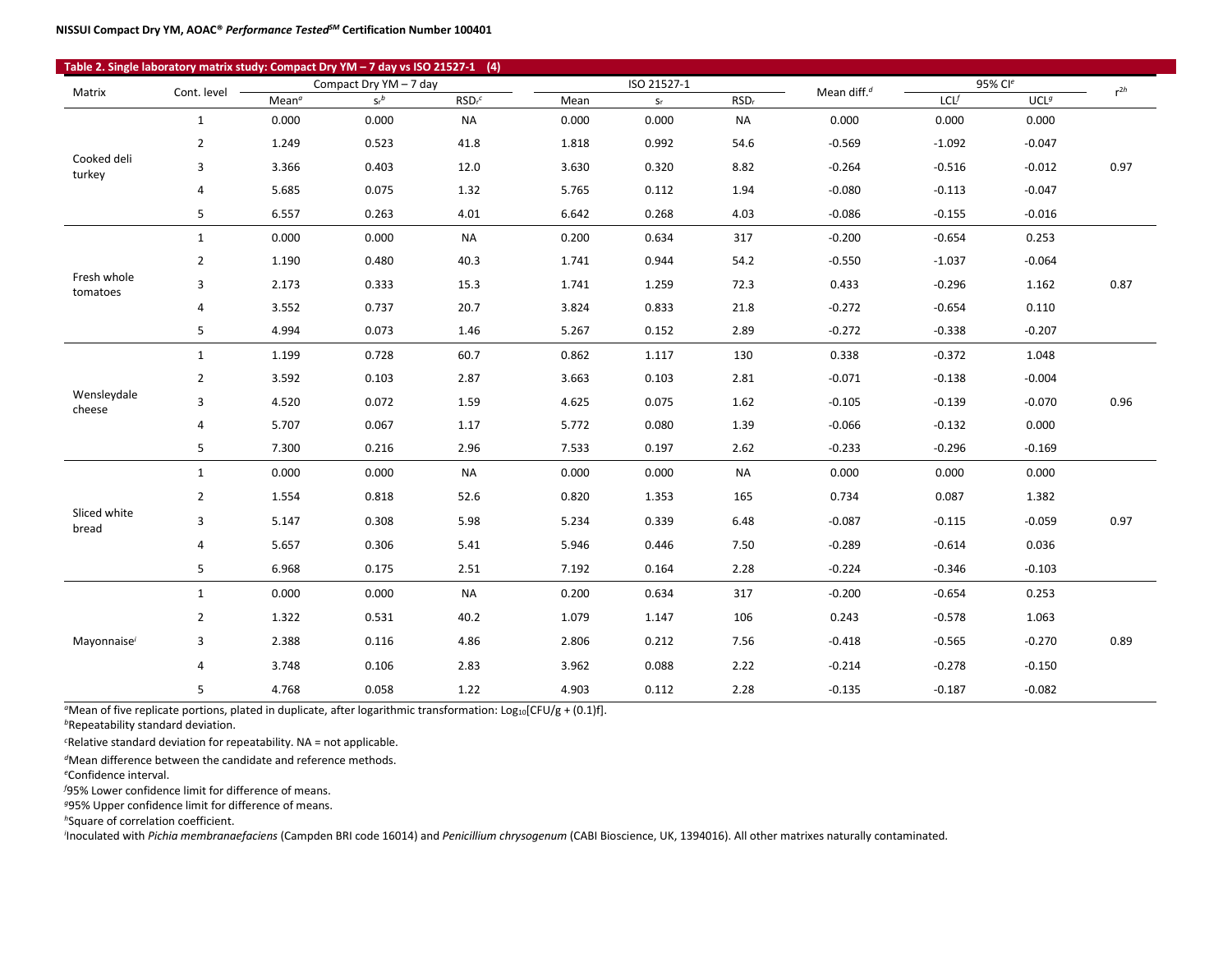| Table 3. Single laboratory matrix study: Compact Dry YM - 3 day vs Compact Dry YM - 7 day (4) |                |                   |                        |                    |       |                        |                  |                         |                     |                  |          |
|-----------------------------------------------------------------------------------------------|----------------|-------------------|------------------------|--------------------|-------|------------------------|------------------|-------------------------|---------------------|------------------|----------|
| Matrix                                                                                        | Cont. level -  |                   | Compact Dry YM - 3 day |                    |       | Compact Dry YM - 7 day |                  | Mean diff. <sup>d</sup> | 95% Cl <sup>e</sup> |                  | $r^{2h}$ |
|                                                                                               |                | Mean <sup>a</sup> | $S_r{}^b$              | RSD <sub>r</sub> c | Mean  | $S_r$                  | RSD <sub>r</sub> |                         | LCL                 | UCL <sup>g</sup> |          |
|                                                                                               | $\mathbf{1}$   | 0.000             | 0.000                  | <b>NA</b>          | 0.000 | 0.000                  | <b>NA</b>        | 0.000                   | 0.000               | 0.000            |          |
|                                                                                               | $\overline{2}$ | 0.312             | 0.503                  | 161                | 1.249 | 0.523                  | 41.9             | $-0.936$                | $-1.428$            | $-0.444$         |          |
| Cooked deli turkey                                                                            | 3              | 3.294             | 0.459                  | 13.9               | 3.366 | 0.403                  | 12.0             | $-0.072$                | $-0.193$            | 0.049            | 0.97     |
|                                                                                               | 4              | 5.642             | 0.090                  | 1.60               | 5.685 | 0.075                  | 1.32             | $-0.043$                | $-0.062$            | $-0.024$         |          |
|                                                                                               | 5              | 6.539             | 0.266                  | 4.07               | 6.557 | 0.263                  | 4.01             | $-0.018$                | $-0.028$            | $-0.008$         |          |
|                                                                                               | 1              | 0.000             | 0.000                  | <b>NA</b>          | 0.000 | 0.000                  | <b>NA</b>        | 0.000                   | 0.000               | 0.000            |          |
|                                                                                               | $\overline{2}$ | 1.134             | 0.477                  | 42.1               | 1.190 | 0.480                  | 40.3             | $-0.056$                | $-0.141$            | 0.029            |          |
| Fresh whole<br>tomatoes                                                                       | 3              | 2.168             | 0.338                  | 15.6               | 2.173 | 0.333                  | 15.3             | $-0.006$                | $-0.019$            | 0.007            | 0.97     |
|                                                                                               | 4              | 3.087             | 0.700                  | 22.7               | 3.552 | 0.737                  | 20.7             | $-0.465$                | $-0.912$            | $-0.019$         |          |
|                                                                                               | 5              | 4.980             | 0.076                  | 1.53               | 4.994 | 0.073                  | 1.46             | $-0.014$                | $-0.039$            | 0.010            |          |
|                                                                                               | $\mathbf{1}$   | 0.000             | 0.000                  | <b>NA</b>          | 1.199 | 0.728                  | 60.7             | $-0.728$                | $-1.720$            | $-0.679$         |          |
|                                                                                               | $\overline{2}$ | 3.568             | 0.100                  | 2.80               | 3.592 | 0.103                  | 2.87             | $-0.024$                | $-0.035$            | $-0.013$         |          |
| Wensleydalecheese                                                                             | 3              | 4.490             | 0.065                  | 1.45               | 4.520 | 0.072                  | 1.59             | $-0.030$                | $-0.057$            | $-0.003$         | 0.96     |
|                                                                                               | 4              | 5.684             | 0.056                  | 0.99               | 5.707 | 0.067                  | 1.17             | $-0.022$                | $-0.036$            | $-0.009$         |          |
|                                                                                               | 5              | 7.290             | 0.210                  | 2.88               | 7.300 | 0.216                  | 2.96             | $-0.010$                | $-0.022$            | 0.002            |          |
|                                                                                               | $\mathbf{1}$   | 0.000             | 0.000                  | <b>NA</b>          | 0.000 | 0.000                  | <b>NA</b>        | 0.000                   | 0.000               | 0.000            |          |
|                                                                                               | $\overline{2}$ | 1.466             | 0.749                  | 50.7               | 1.554 | 0.818                  | 52.6             | $-0.077$                | $-0.156$            | 0.001            |          |
| Sliced white bread                                                                            | 3              | 5.137             | 0.299                  | 5.82               | 5.147 | 0.308                  | 5.98             | $-0.010$                | $-0.027$            | 0.007            | 0.98     |
|                                                                                               | 4              | 4.932             | 0.392                  | 7.95               | 5.657 | 0.306                  | 5.41             | $-0.724$                | $-1.080$            | $-0.369$         |          |
|                                                                                               | 5              | 6.737             | 0.261                  | 3.87               | 6.958 | 0.175                  | 2.51             | $-0.231$                | $-0.355$            | $-0.107$         |          |
|                                                                                               | 1              | 0.000             | 0.000                  | <b>NA</b>          | 0.000 | 0.000                  | <b>NA</b>        | 0.000                   | 0.000               | 0.000            |          |
|                                                                                               | $\overline{2}$ | 0.839             | 0.728                  | 86.8               | 1.322 | 0.531                  | 40.2             | $-0.483$                | $-0.850$            | $-0.115$         |          |
| Mayonnaise <sup>i</sup>                                                                       | 3              | 2.241             | 0.122                  | 5.44               | 2.388 | 0.116                  | 4.86             | $-0.148$                | $-0.177$            | $-0.118$         | 0.98     |
|                                                                                               | 4              | 3.744             | 0.119                  | 3.18               | 3.748 | 0.106                  | 2.83             | $-0.004$                | $-0.023$            | 0.013            |          |
|                                                                                               | 5              | 4.750             | 0.069                  | 1.45               | 4.768 | 0.058                  | 1.22             | $-0.018$                | $-0027$             | $-0.009$         |          |

<sup>a</sup>Mean of five replicate portions, plated in duplicate, after logarithmic transformation: Log<sub>10</sub>[CFU/g + (0.1)f].

*<sup>b</sup>*Repeatability standard deviation.

*c* Relative standard deviation for repeatability. NA = not applicable.

*<sup>d</sup>*Mean difference between the candidate and reference methods.

*e* Confidence interval.

T

*f* 95% Lower confidence limit for difference of means.

*<sup>g</sup>*95% Upper confidence limit for difference of means.

*<sup>h</sup>*Square of correlation coefficient.

*i* Inoculated with *Pichia membranaefaciens* (Campden BRI code 16014) and *Penicillium chrysogenum* (CABI Bioscience, UK, 1394016). All other matrixes naturally contaminated.